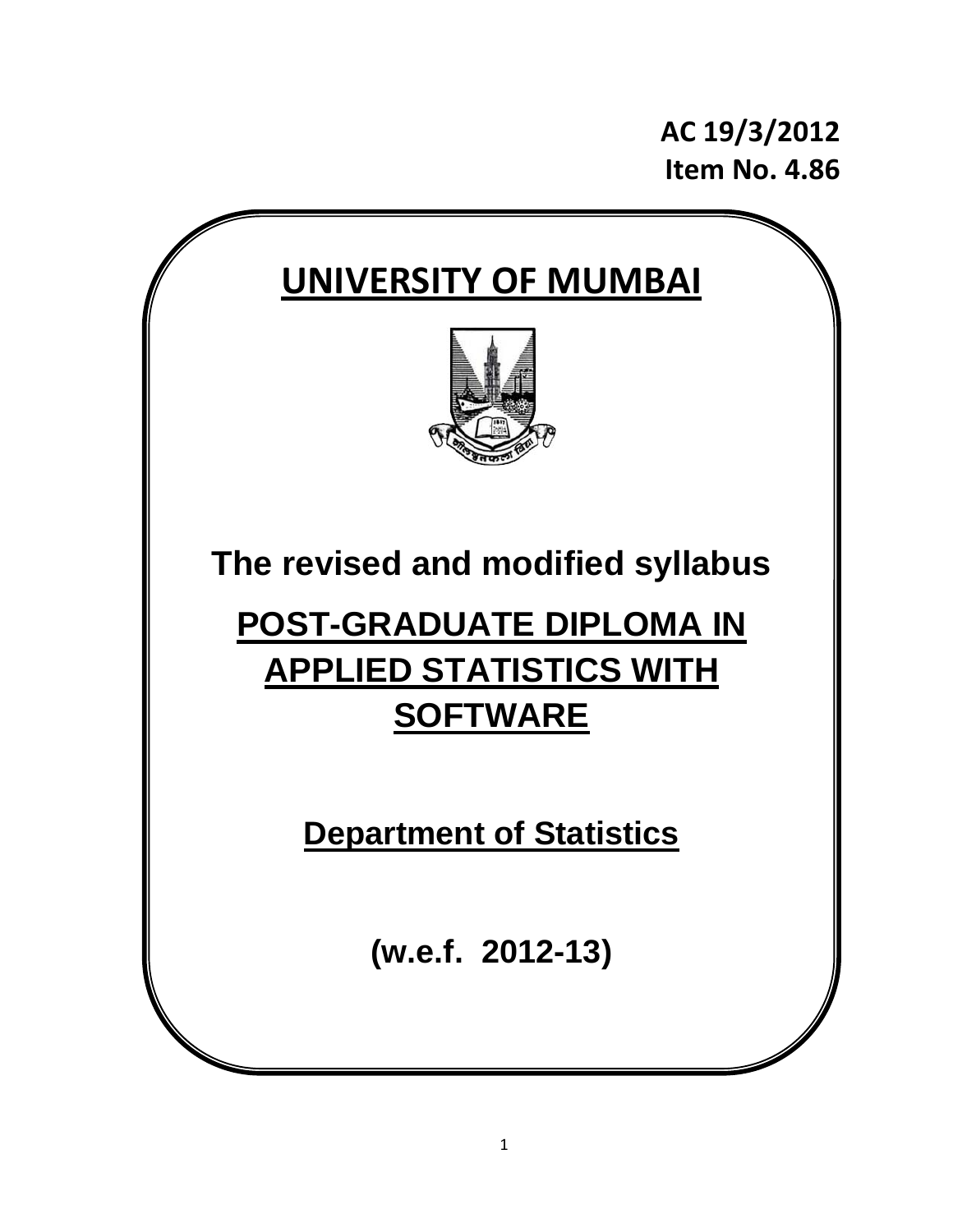### **The revised and modified syllabus of**

### **POST-GRADUATE DIPLOMA IN APPLIED STATISTICS WITH SOFTWARE**

### **Scheme of Examination**:

| <b>Subject</b>    | <b>Title</b>                                  | <b>Internal</b> | <b>External</b> | <b>Total</b> |
|-------------------|-----------------------------------------------|-----------------|-----------------|--------------|
| Paper I           | <b>Basic Statistics</b>                       | 40              | 60<br>100       |              |
| Paper II          | 40<br><b>Marketing Research</b>               |                 | 60              | 100          |
| <b>Paper III</b>  | Regression and Linear Model                   | 40              | 60              | 100          |
| <b>Paper IV</b>   | Decision Making and Forecasting               | 40              | 60              | 100          |
| Paper V           | Six sigma & Statistical Process<br>Control    | 40              | 60              | 100          |
| <b>Paper VI</b>   | <b>Medical Statistics</b>                     | 40              | 100<br>60       |              |
| <b>Paper VII</b>  | <b>Multivariate Techniques</b>                | 40              | 60              | 100          |
| <b>Paper VIII</b> | Communication Skills, Accounting<br>& Project | 100             |                 | 100          |

First term will consist of first four papers & Second term will consist of next four papers.

# **PAPER I: BASIC STATISTICS**

- 1. Exploratory Data Analysis
- 2. Concepts of Probability
- 3 Concepts of Random Variable, Probability distribution, Distribution Function, Expected Value, Variance and Higher Moments.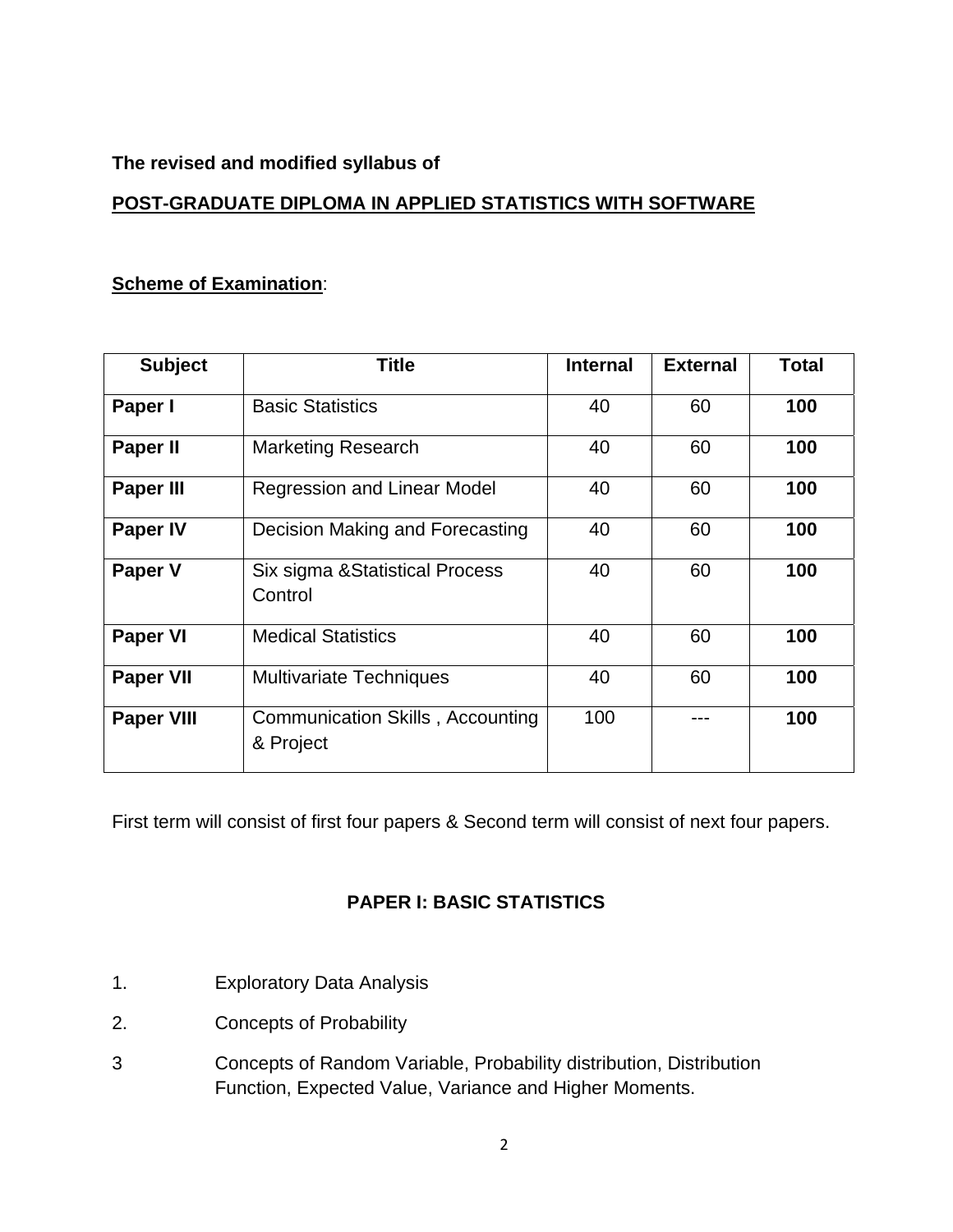| 4  | Probability generating function, moment generating function,<br>cumulate generating function and cumulant.                    |
|----|-------------------------------------------------------------------------------------------------------------------------------|
| 5  | Basic discrete and continuous distributions.                                                                                  |
| 6  | Concepts of independence, jointly distributed random variables and<br>conditional distributions, use of generating functions. |
| 7  | Central limit theorem and its application                                                                                     |
| 8  | Concepts of random sampling, statistical inference and sampling<br>distribution.                                              |
| 9  | Methods of estimation and properties of estimators.                                                                           |
| 10 | Confidence intervals for unknown parameters.                                                                                  |
| 11 | Testing of hypothesis                                                                                                         |
| 12 | Concepts of conditional expectation and compound distribution                                                                 |
| 13 | Simulation                                                                                                                    |

Reference Books:

- 1. Anderson David R., Sweeny Dewis J. and Williams Thomas A (2004): Statistics for business and economics.
- 2. Hogg, R., and A. Craig: Introduction to Mathematical Statistics, The Macmillan company, New York, 1959.

3. Levin Richard I and Rubin Deavid S (1994)Statistics for management. Mathematical Statistics with application.

- 4. Rohatgi V. K. & A. K. MD. Ehsanes Saleh (2001): An Introduction to probability theory and Mathematical Statistics Second Edition.
- 5. Wackesly D.D,Mondonhall III, William and Scheffer R. L.(2002):Mathematical Statistics with applications
- 6. Mood Alexander M., Graybill Franklin A.:(1950) Introduction to the theory of StatisticsSecond Edition,McGraw –Hill Book Company Inc.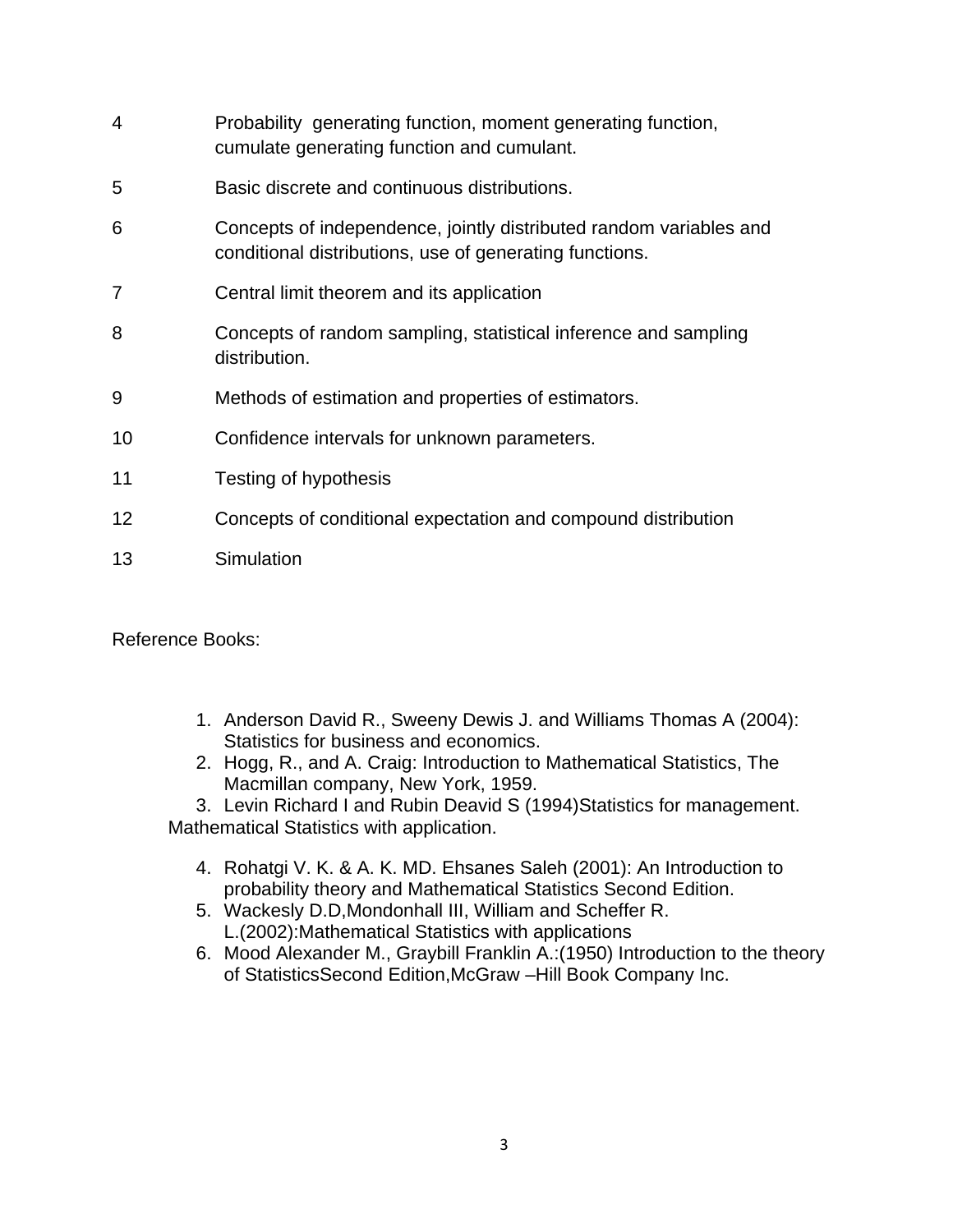### **PAPER II: MARKETING RESEARCH**

- 1. Definition of marketing research and market research, need for marketing research, requirement of good marketing research, manager researcher relationship, competitive and complex nature of Indian markets, role of research in new product development, packaging, branding, positioning, distribution and pricing, ethics in Business Research.
- 2. Steps in marketing Research.
- 3 Techniques for identifying management problem and research problem.
- 4. Meaning & types of research designs-exploratory, descriptive and casual.
- 5. Exploratory research designs, Sampling & data collection methods
- 6. Causal research designs: Data collection methods
- 7. Descriptive research design: Sampling methods, Types of scales, questionnaire design
- 8. Preparations research proposal
- 9. Objectives and data needs for consumer research.
- 10. Objectives and data needs for product research.
- 11. Objectives and data needs for pricing research
- 12. Objectives and data needs for advertising research.
- 13. Consumer segmentation techniques: Chi-square test of independence, Cluster analysis
- 14. Customer discriminating technique: Discriminant analysis
- 15. Product positioning techniques: Snake chart, Benefit structure analysis, Multi-dimensional scaling technique, Factor analysis
- 16. **CH**i-squared **A**utomatic **I**nteraction **D**etector (CHAID)
- 17. New product development technique: Conjoint analysis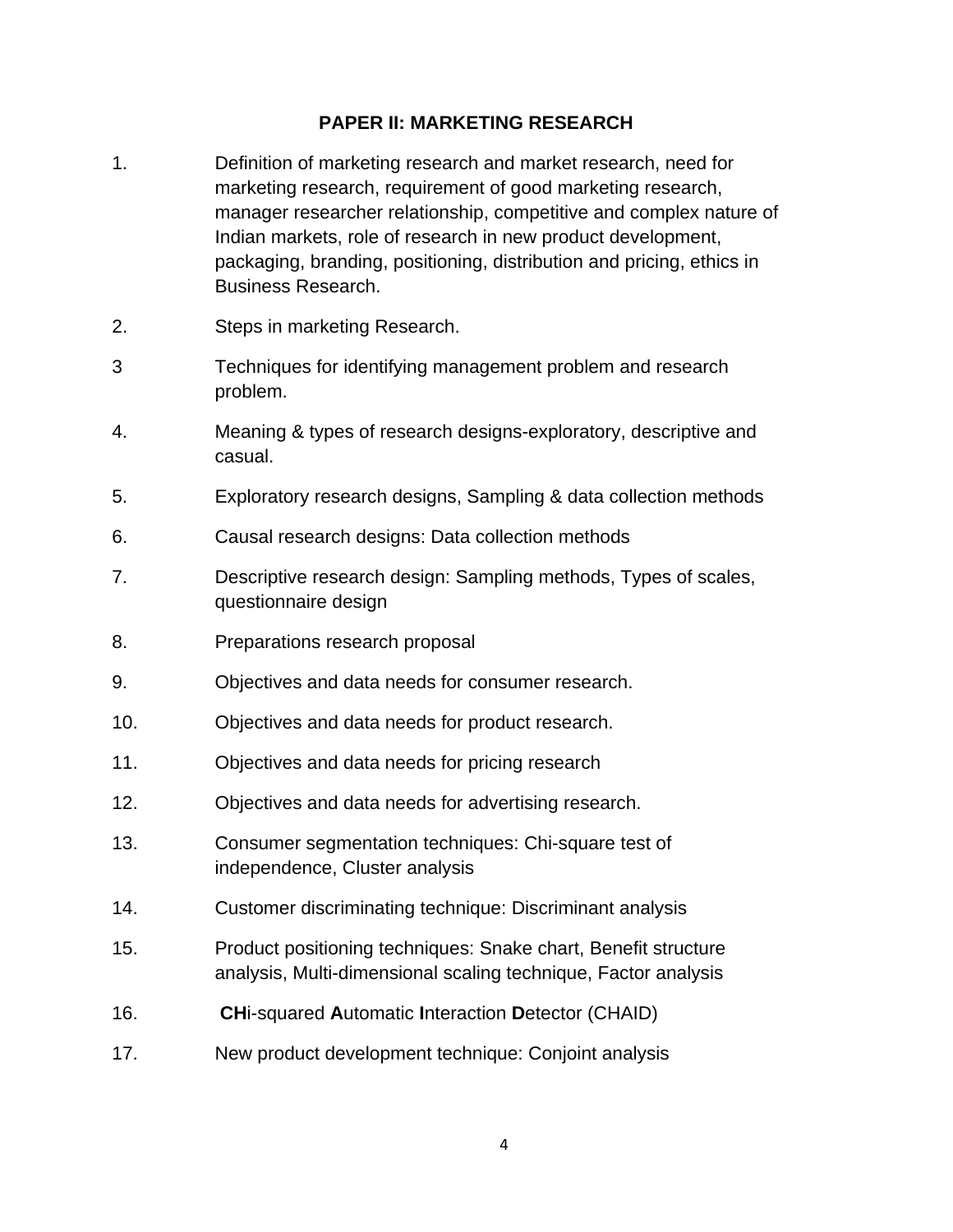#### 18. Report writing

#### Reference Books:

- 1. Kinnear Thomas C and Taylor James R. (1995) Marketing Research : An applied Approach
- 2. Green Paul E., Tull Donalds, Albaum Gerald (1988): Research for Marketing Decision.
- 3. Nargundkar Rajendra(2003), Marketing Research Text & Cases.
- 4. David A. Aaker(2004) Marketing Research
- 5. Malhotra Naresh (2006) Marketing Research An applied orientation and SPSS 14.0 student CD.
- 6. Burns C. Alwin & Bush Ronald(2006): Marketing Research with SPSS 13.0
- 7. Boyd Harper W. Jr. Westfall Ralph, Stasch Stanley F. (1977) Marketing Research: Text & Cases
- 8. Harvard Business Review: Select Articles on Marketing Research.

### **PAPER III: REGRESSION AND LINEAR MODEL**

- 1. Simple linear regression
- 2. Multiple linear regression
- 3. Regression diagnostics
- 4. Transformation of variable
- 5. Qualitative Variables as predictors
- 6. Analysis of collinear data
- 7. Logistic regression
- 8. Stepwise regression
- 9. ONE WAY ANOVA
- 10. TWO WAY ANOVA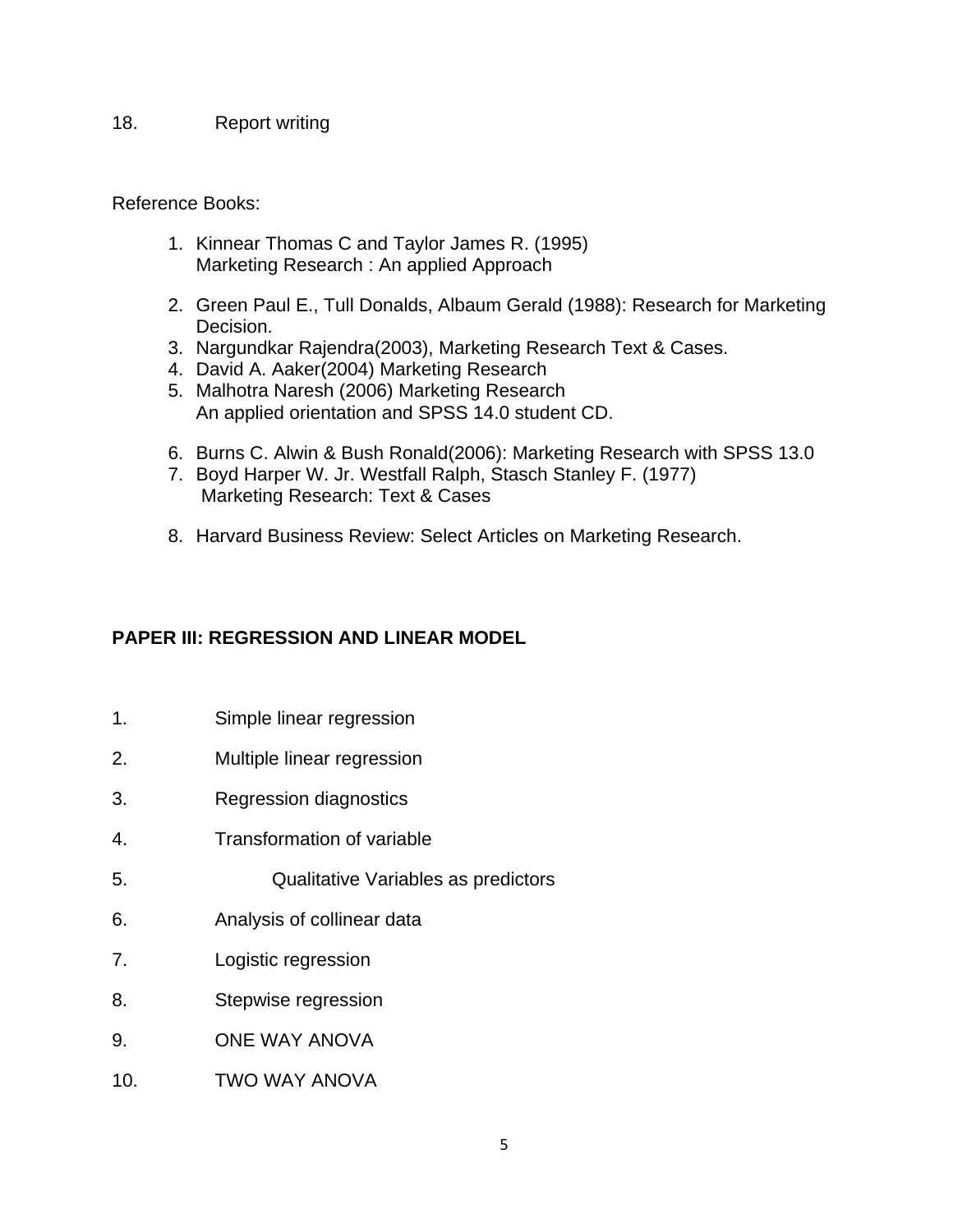- 11. Multiway ANOVA and Nested Analysis
- 12. Comparison of individual means
- 13. Analysis of covariance
- 14. One Way Random effect model
- 15. Two way Mixed Model

Reference Books:

- 1. Chatterjee Samprit, Hadi Ali S., Price Betram (2000): Regression Analysis by Example Third Edition A Wiley Interscience Publication John-Wiley and Sons
- 2. Draper Norman R., Smith Harry (2003): Applied Regression Analysis Third **Edition**
- 3. Kshirsagar Anant M. (1983): A course in Linear Models
- 4. Seber George A. F. (2003) Linear Regression Analysis
- 5. Dielman Terry E. (2004) Applied Regression analysis: A second course on Business and Economics Statistics.
- 6. Chatterjee Samprit, Handcock Marks, Simonoff Jeffrey (1994) A Caselook for a list course in Statistics and data Analysis.
- 7. Design and analysis of experiments(2010)  $7<sup>th</sup>$  ed. Douglas C. Montgomery, Wiley India Pvt Ltd.
- 8. Design and analysis of experiements classical and regression approach with SAS, Onyiah L.C. (2008) Chapman and Hall/CRC.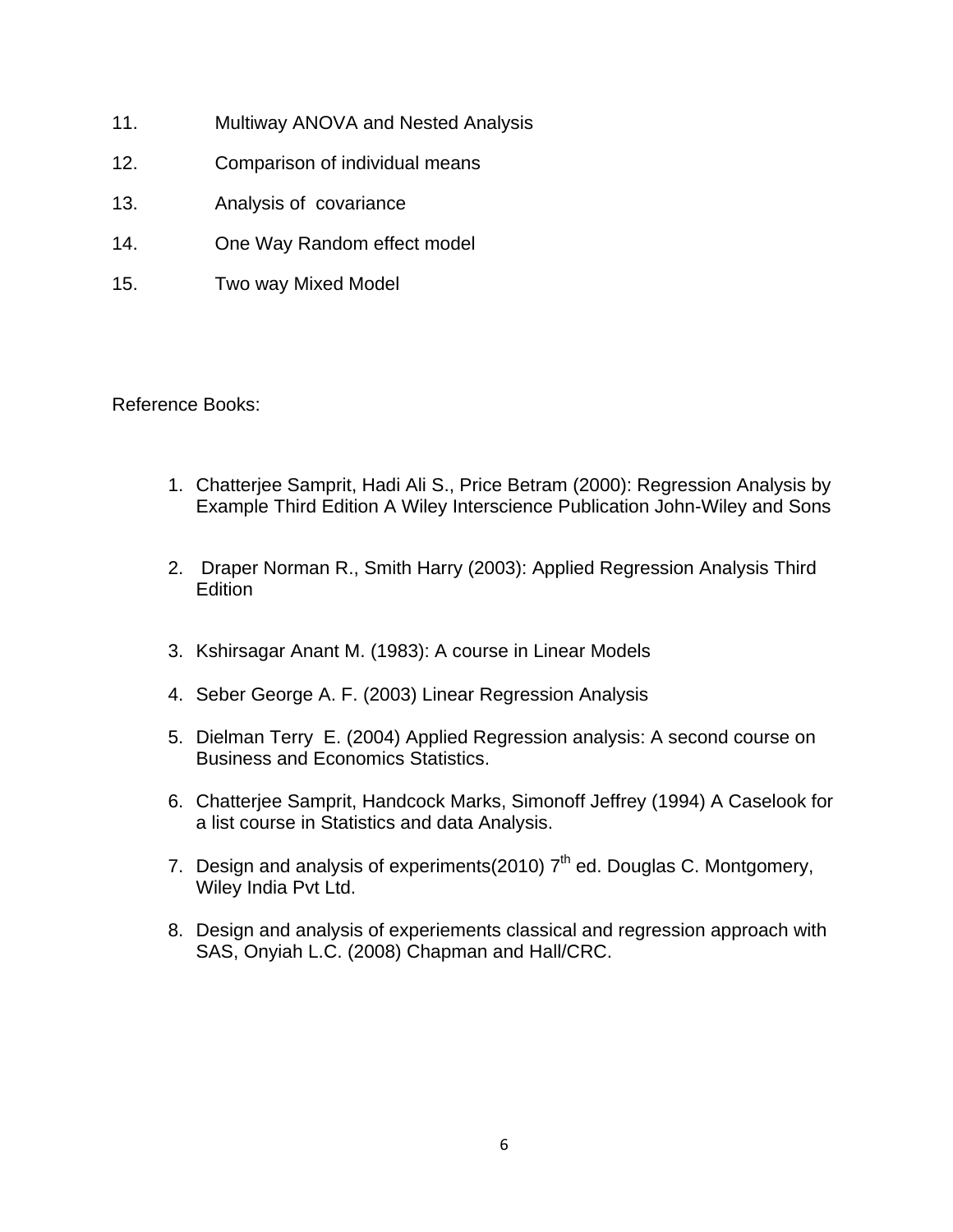# **PAPER IV: DECISION MAKING AND FORECASTING**

| 1              | Decision Making under Uncertainty, Role of Probability Theory<br>and Statistical Techniques, Forecasting-based Decision Making.                                                                                        |
|----------------|------------------------------------------------------------------------------------------------------------------------------------------------------------------------------------------------------------------------|
| $\overline{2}$ | Characteristics of Decision: Unstructured or Non-Programmable<br>Decisions, Structured or Programmable Decisions.                                                                                                      |
| 3              | Quantitative Tools of Decision Making: Decision Tree, Break-<br>even analysis, Investment appraisal, Critical Path Analysis                                                                                            |
| 4              | Qualitative Tools of Decision Making: Qualitative Factors<br>Influencing Decision Making, SWOT Analysis, PESTEL Analysis,<br>Six Thinking Hats Technique, Human Mindset Affecting<br><b>Implementation of Decision</b> |
| 5              | Statistical Rules of Decision Making: Maximin Criterion, Maximax<br>Criterion, Minimax Regret Criterion, Laplace Criterion.                                                                                            |
| 6              | Bayesian Approach to Decision Making: Prior Analysis, Pre-<br>posterior Analysis, Posterior Analysis, Sequential Analysis.                                                                                             |
| 7              | Step by Step Process of Decision Making.                                                                                                                                                                               |
| 8              | Inventory management and introduction, inventory control, costs<br>in inventory problems, Techniques of Inv. Control and with<br>selective control (ABC analysis, Usage rate and criticality)                          |
| 9              | Techniques of inv. Control and with known demand and E.O.Q<br>with uniform demand, prod. Runs of unequal length, with finite<br>rate of replenishment, Problem of E.O.Q with shortage                                  |
| 10             | Techniques inv. Control and with uncertain demand and buffer<br>stock computation, stochastic problems and uniform demand.                                                                                             |
| 11             | Techniques inv. Control and with price discounts                                                                                                                                                                       |
| 12             | Break even analysis, Marginal Costing                                                                                                                                                                                  |

# Reference Books:

1. Mayes Timothy R., Shack Todd. M(2006).: Financial Analysis with Microsoft Excel.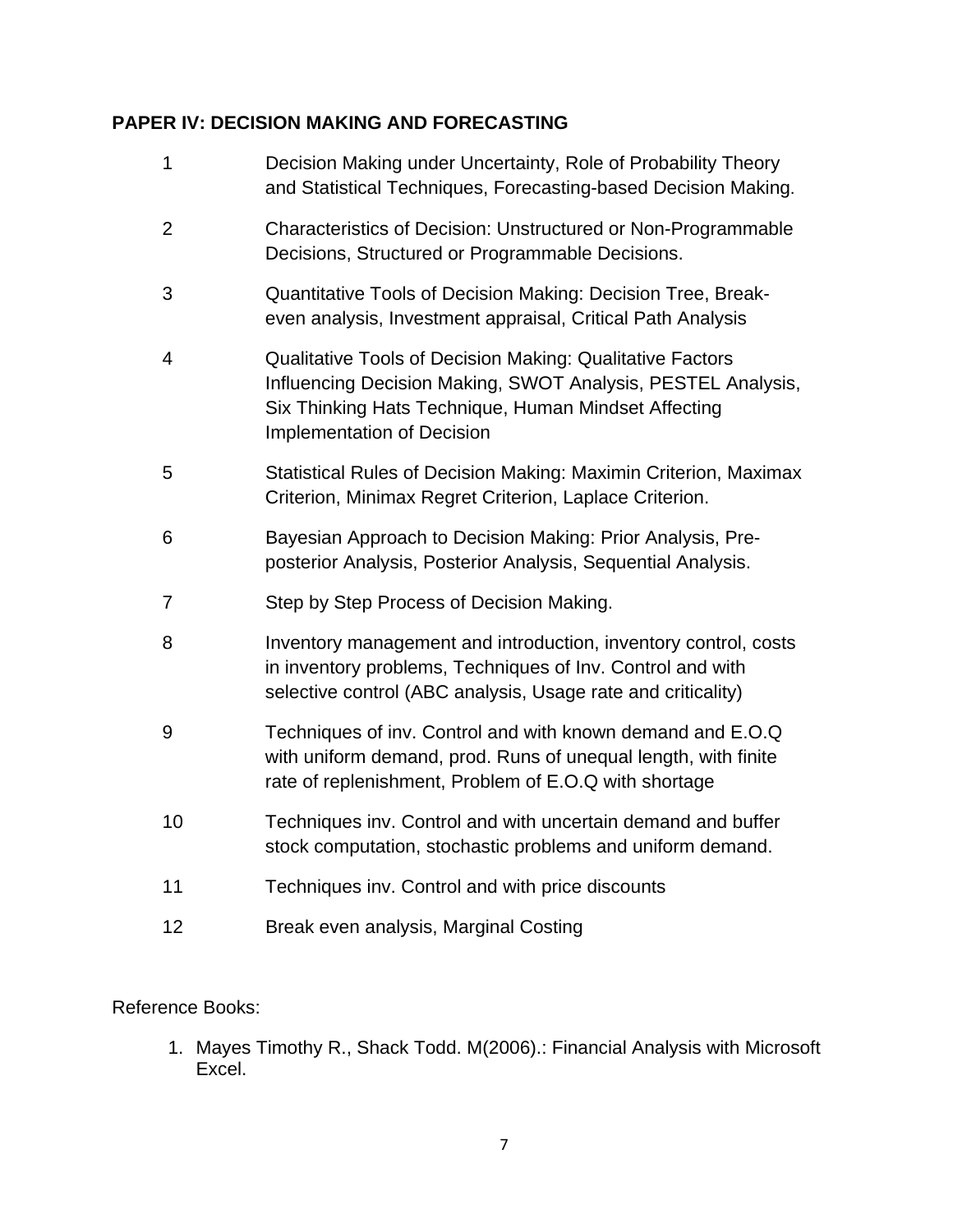- 2. Martin Mindy C., Hansen Steven M., Klingher Beth,(1996): Mastering Excel 2000 Premium Edition.
- 3. Spyros G Makrindakis Steyan C. Wheelwright Rob J. Hyndman: Forecasting: Methods & Applications
- 4. Hanke, John E., Reitsch Arthur G., Wichern Dean W.: Business Forecasting 7<sup>th</sup> **Edition**

## **PAPER V: SIX SIGMA AND STATISTICAL PROCESS CONTROL.**

- 1 7 QC tools, 7 New QC tools 2 Control Charts for variables 3 Six sigma , Lean Sigma 4 Process and measurement system capability analysis 5 Factorial and Fractional factorial experiments for process design and improvement 6 Response surface methods and designs 7 Taguchi techniques 8 Japanese System 9 ISO 9000 10 Project Planning
- 11 Statistics in software development process

Reference Books:

- 1. Montgomery Douglas C. (2004): Introduction to statistical quality control Fourth Edition.
- 2. Phadke Madhav S. (1989): Quality Engineering Using Robust Design
- 3. Kaoru Ishikawa(1986): Guide To Quality Control Second Edition.
- 4. Genichi Taguchi ( 1991): Introduction to Quality Engineering: Designing Quality into Products and Processes Second Edition.
- 5. Brassard Michael & Diane Riffer (1994): The Memory Jogger II
- 6. Harry Mikel & Schroeder Richard (1999): Six Sigma The Breakthrough Management.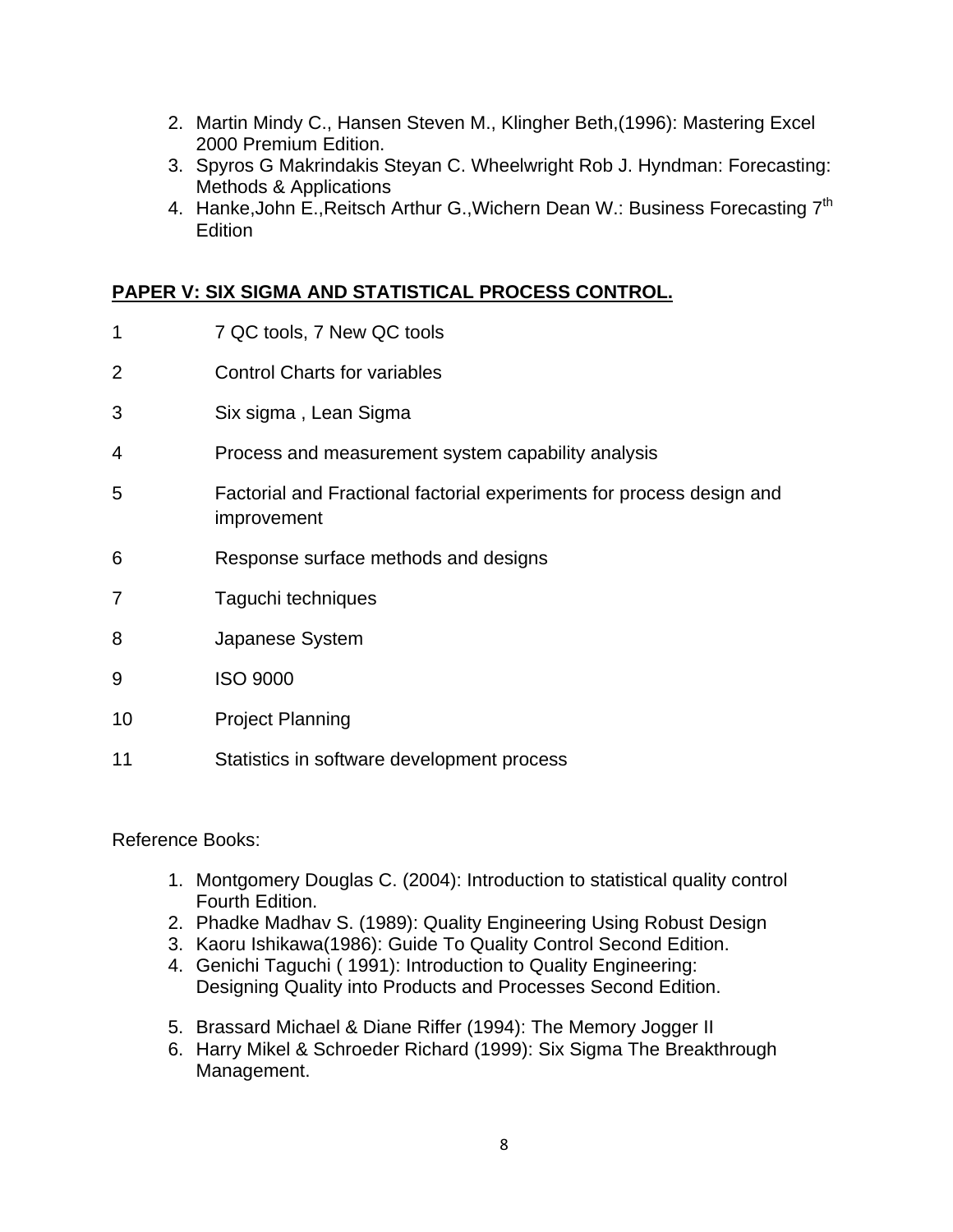7. Pande Peter S., Neuman Robert P. & Cavanagh Rolana R.(2002): (Six Sigma Way Team) An Implementation Guide for Process Improvement. **PAPER VI: MEDICAL STATISTICS**

1 Phase I, II and III Clinical Trials 2 Randomization 3 Blinding and Placebos 4 Sample size calculation 5 Nonparametric Tests: Fisher's exact test, Wilcoxon Signed Rank test, Wilcoxon Rank Sum test, Mann-whitneyUtest, Kruskal-Wallis test. 6 Comparing more than two treatments. 7 Causality, Non-compliance and Intent-to-treat 8 Survival analysis in Phase III clinical trials 9 Early stopping of clinical trials 10 Multiplicity and interim analysis 11 Parallel and Crossover designs 12 Binary Response data, Categorical Data Analysis 13 Comparing Methods of measurements. 14 Meta analysis

15 Repeated measures analysis

Reference Books:

- 1. .Shoukri M. M., Pause C. A.(1999): Statistical Methods for Health Sciences Second Edition.
- 2. Davis Charles S.(2002): Statistical Methods for the Analysis of Repeated Measurements.
- 3. Finney D,J(1964): Statistical Method in Biological Assays.
- 4. Fleiss Joseph L.,Levin Bruce & Paik Myunghee Cho (2003): Statistical Methods for Rates and Proportions
- 5. Dr. Fieller Nick(2007): Medical Statistics: Clinical Trials
- 6. Zhang Daowen (2007): Statistical Principles of Clinical Trials

(Lecture Notes)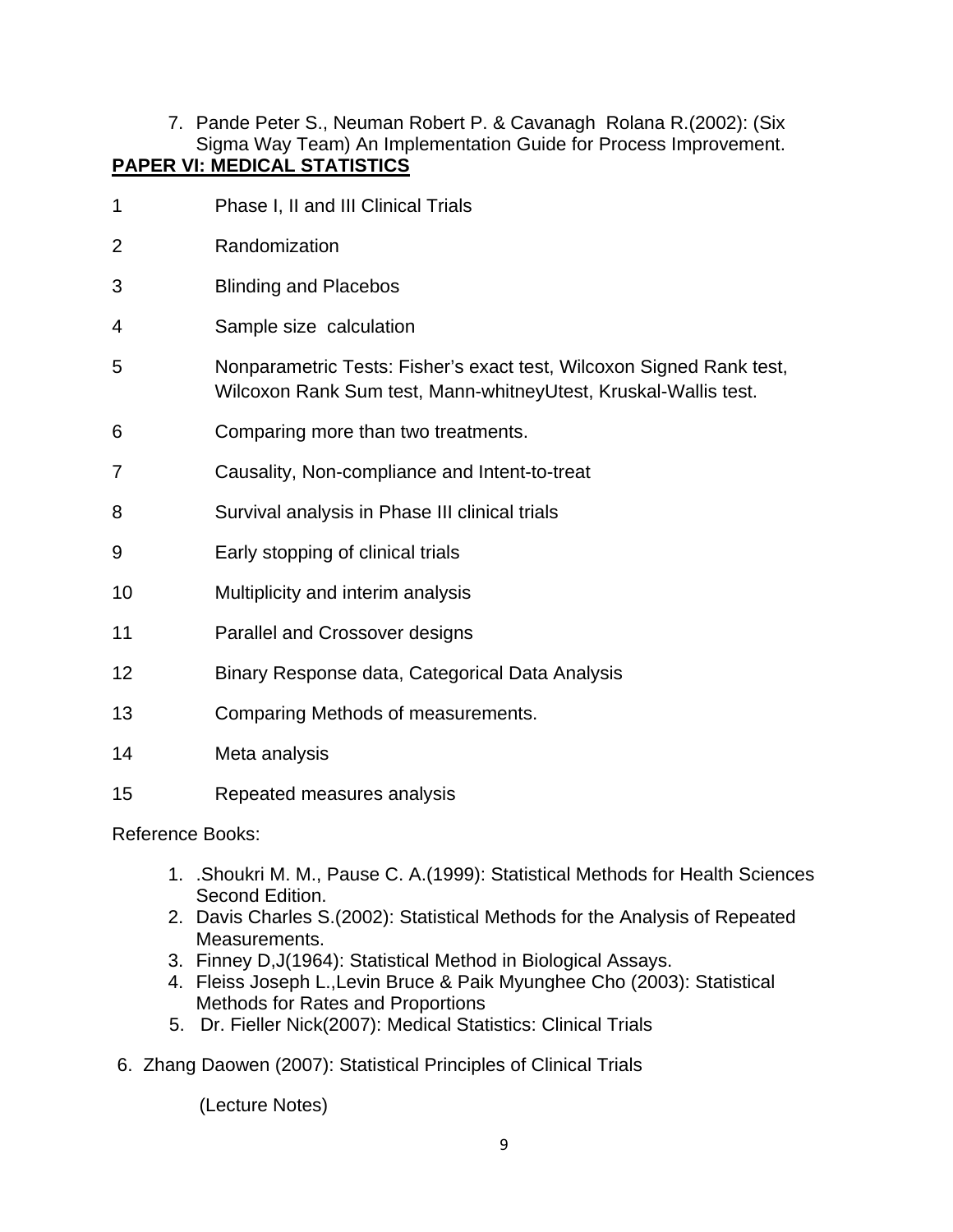# **PAPER VII: MULTIVARIATE TECHNIQUES**

| 1              | The organization of Data                                               |
|----------------|------------------------------------------------------------------------|
| $\overline{2}$ | Applications of Multivariate Techniques.                               |
| 3              | Data Display and Pictorial Representation.                             |
| 4              | Assessing the Assumption on Normality                                  |
| 5              | Detecting Outliers and Data Cleaning                                   |
| 6              | <b>Transformations to Near Normality</b>                               |
| 7              | Hotelling's T <sup>2</sup> and Likelihood Ratio Tests                  |
| 8              | Confidence Regions and simultaneous Comparisons of Component<br>Means. |
| 9              | Large Sample Inferences about a Population Mean Vector                 |
| 10             | The Classical Linear Regression Model.                                 |
| 11             | <b>Graphing the Principal Components</b>                               |
| 12             | Large Sample Inferences                                                |
| 13             | The Orthogonal Factor Model                                            |
| 14             | <b>Methods of Estimation</b>                                           |
| 15             | <b>Factor Scores</b>                                                   |
| 16             | <b>Factor Rotation</b>                                                 |
| 17             | Perspectives and a Strategy for Factor Analysis                        |
| 18             | <b>Cluster Analysis</b>                                                |
| 19             | Discrimination and Classification                                      |
| 20             | <b>Multi Dimensional Scaling</b>                                       |

## **Reference Books:**

1. Johnson, Richard A. & Wichern, Dean W(2007).: Applied Multivariate Statistical Analysis.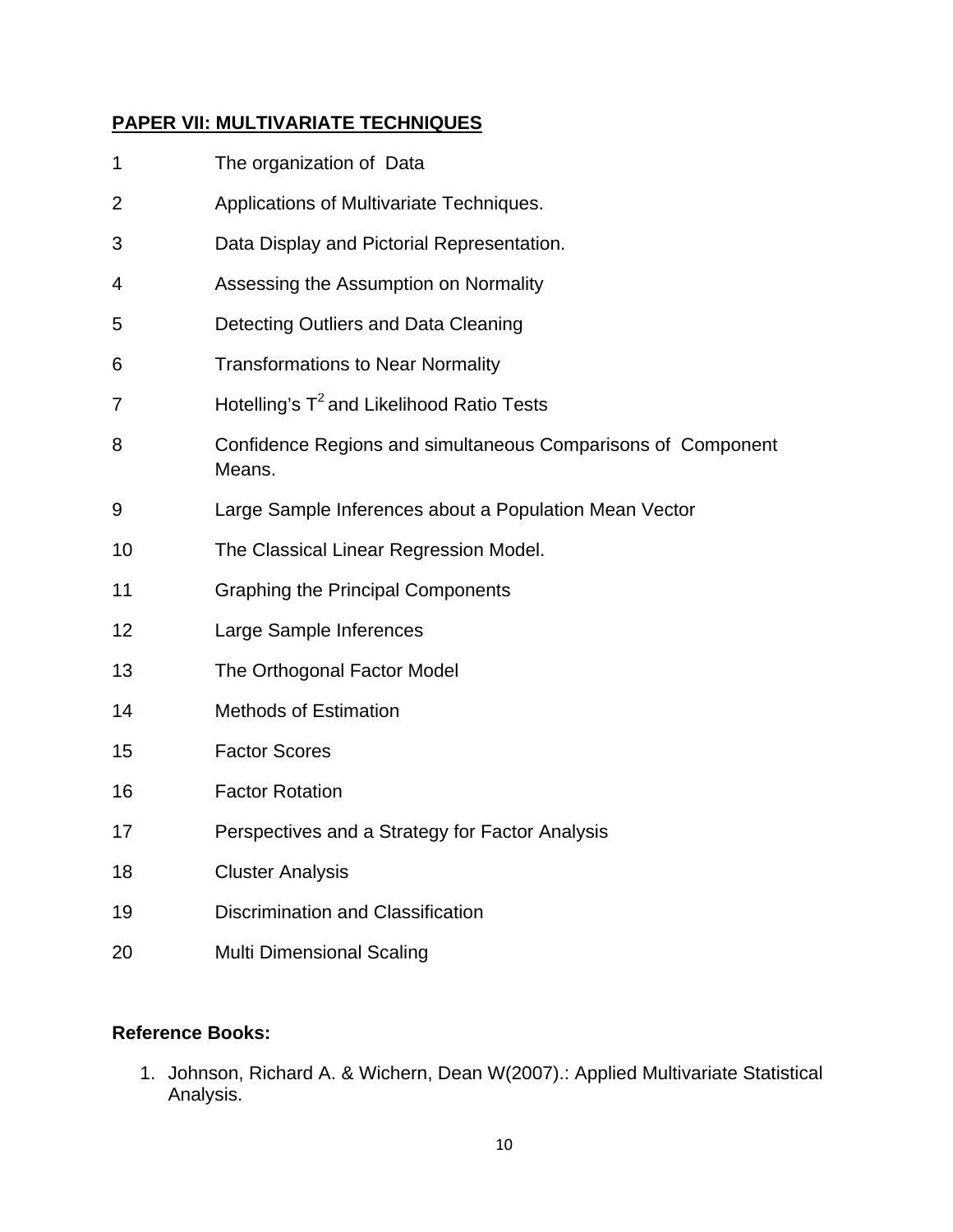- 2. Seber, G.A.F(1984).: Multivariate observations
- 3. Bishop Yuonne M. M., Fienbeng S. E.,Holland P. W.(1975): Discrete Multivariate Analysis Theory and Practice.

## **PAPER VIII Communication Skills, Accounting and Project Communication Module I : COMMUNICATION SKILLS**

- 1 Spoken & Written communication
- 2 Preparing and organizing a public speech: Topic selection, Research Methods, Overcoming anxiety, arranging main points, Constructing introductory and concluding remark; Development and delivering informative-style and persuasive-style, speeches; Debating: Fundamentals of debating, Premises and process of debate, Basic rules & language, Building & processing cases, Rebuttal arguments, Timing, Roles of the speakers, Judges & moderator; Debating style: Parliamentary, Academic, Cross- examination informal and impromptu speaking excercises.
- 3 Politics & governance, Business, Social, Morals & ethics, Culture & education, Law & order, Science & technology, Handling questions.
- 4 Personal communication, Business communication, Report Writing.
- 5 Fundamentals of Presentations: Effective presentation- understanding effective presentation, understanding different types of presentation; Planning presentations: Establishing objectives, Determining objectives, Making realistic objectives;
- 6 Analysing audience, Selecting supporting material, Understanding the types of supporting materials, Exploring retention & visual aids; Building presentation: Developing introduction, Capturing attention of audience, Organizing body of presentation, Creating conclusions, Closing presentation; Presentation mechanism: Power point, Visual aids, Speaker notes & footnotes, Reviewing presentations.

# **Reference Books:**

- 1. Bahl Sushil (1996): Business Communication Today
- 2. C. S. Rayadu: Media & Communication Management.
- 3. Thrill V. John, Bovee Courtland (2004): Excellence in Business Communication.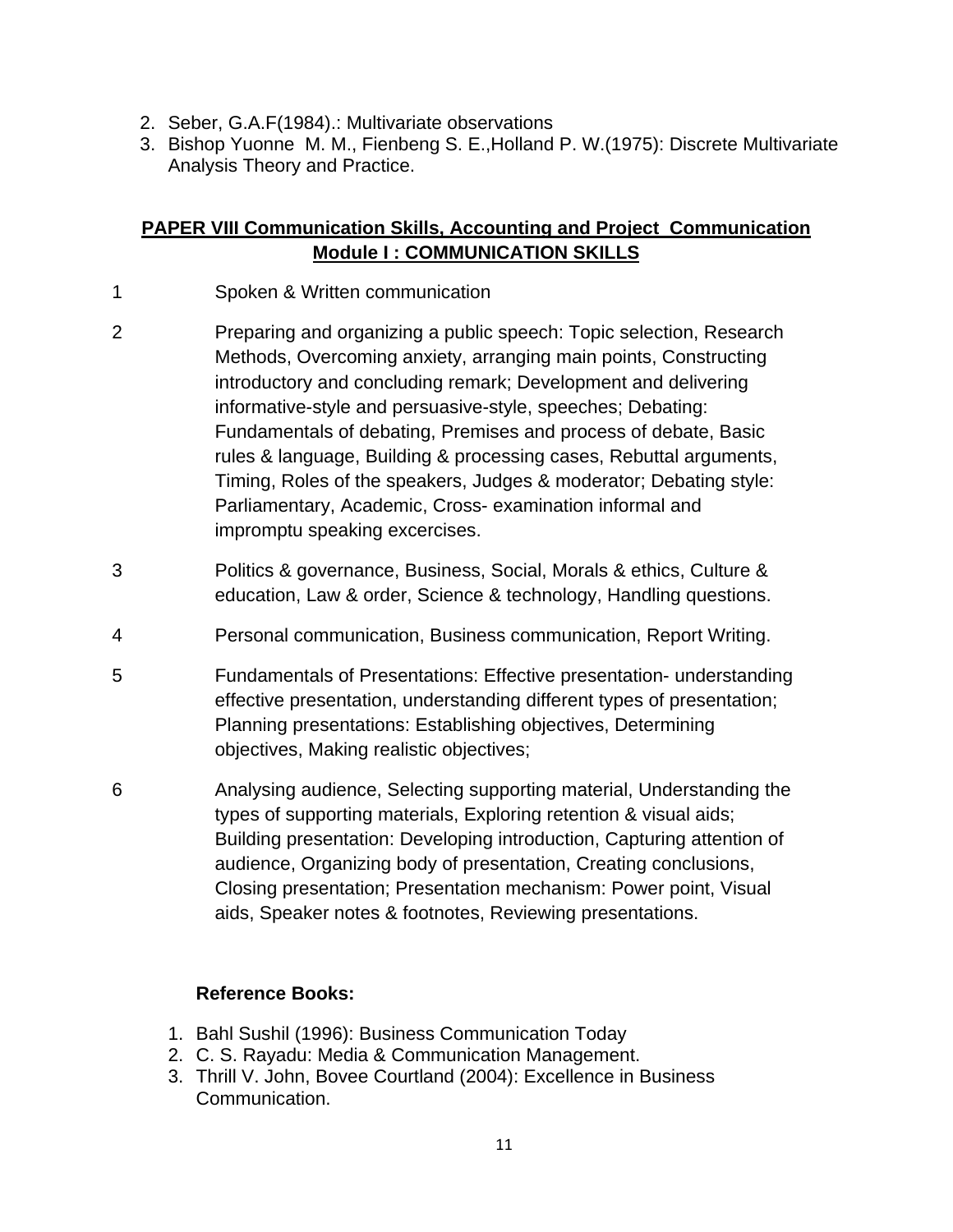4. Nichols Ralph G., Leonard A. Stevens, Bartolome Fernando, Argyris Chris (1999): Harvard Business Review on Effective Communication.

### **Module II: Accounting**

- 1. Introduction to Accounting Basic Accounting Terms, Need and Importance of Book-keeping – Accounting
- 2. Conceptual Frame work of Accounting Basic assumptions Basic concepts –Accounting Standards
- 3. Double entry system Account Golden rules of accounting.
- 4. Basic Accounting Procedures Journal, Ledger, Trial Balance
- 5. Final Accounts Trading account Profit and loss account Balance sheet – Preparation of Final Accounts.vv

### **Reference Books:**

- 1. Advanced Accounts M.C. Shukla, T.S. Grewal
- 2. Book Keeping and Accountancy Choudhari, Chopde.

## **Module III : PROJECT**

Students should carry out the project on Statistical Application based on data

**Note**: All the course will be taught using Statistic Software such as

#### **R/SAS/SPSS/MINITAB**.

Project , Communication skills & Accountancy:

| <b>Communication Skill</b><br>30 |       |                                    |  |            |  |
|----------------------------------|-------|------------------------------------|--|------------|--|
| 20<br>Accountancy                |       |                                    |  |            |  |
| Project:                         |       |                                    |  |            |  |
|                                  | (i)   | Participation or Role              |  | 10         |  |
|                                  | (ii)  | Evaluation by project guide        |  | 20         |  |
|                                  | (iii) | Presentation (external assessment) |  | <u> 20</u> |  |